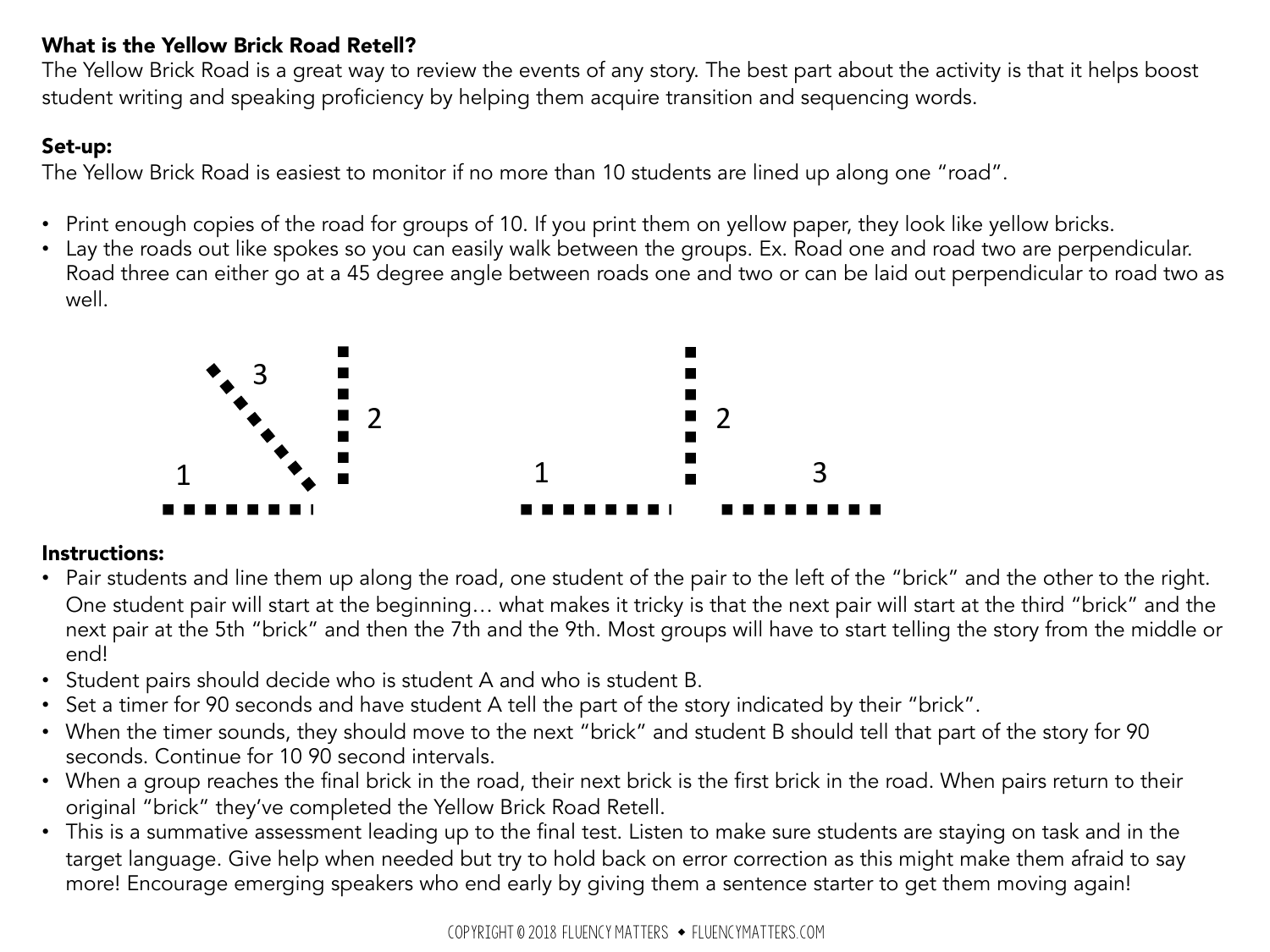S

山村

# Al principio...

 $ENCYMATTFRS$   $\rightarrow$  FLUENCYMATTERS COM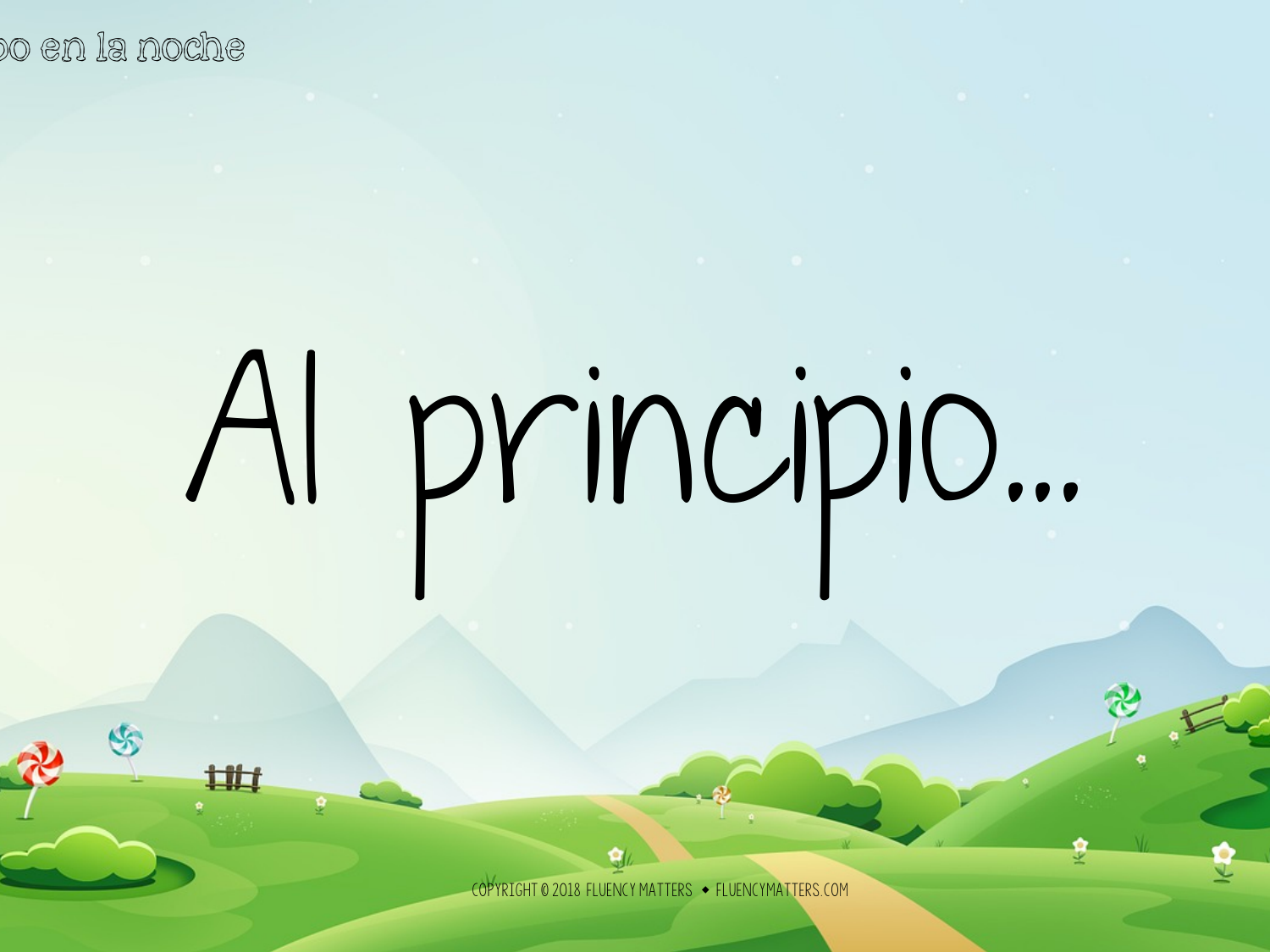## Cuando llegó a Costa Rica,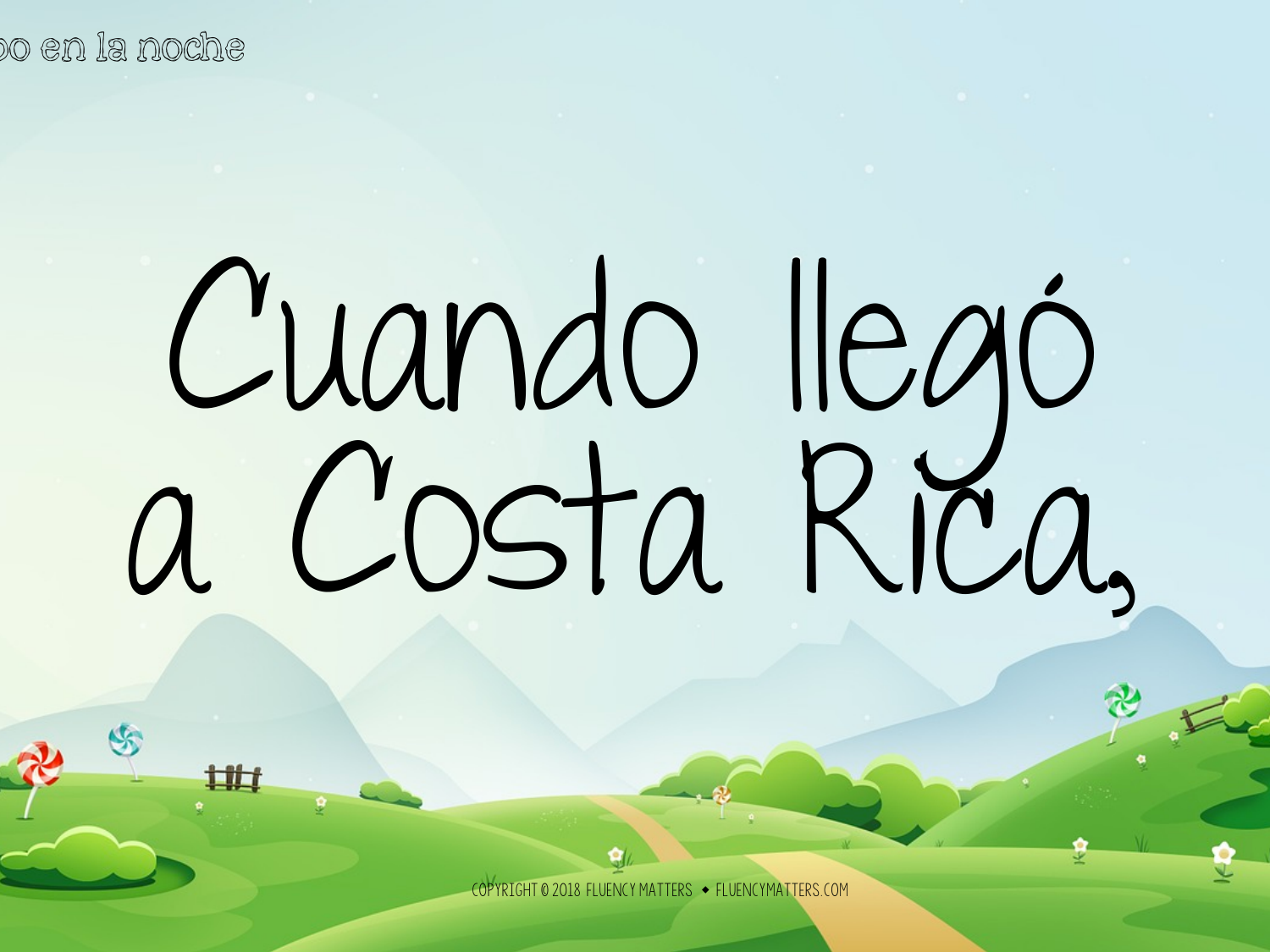S

山村

# Al día siguiente,

 $\tt ATTFRS \to FIUFNCYMATTFRS$  (OM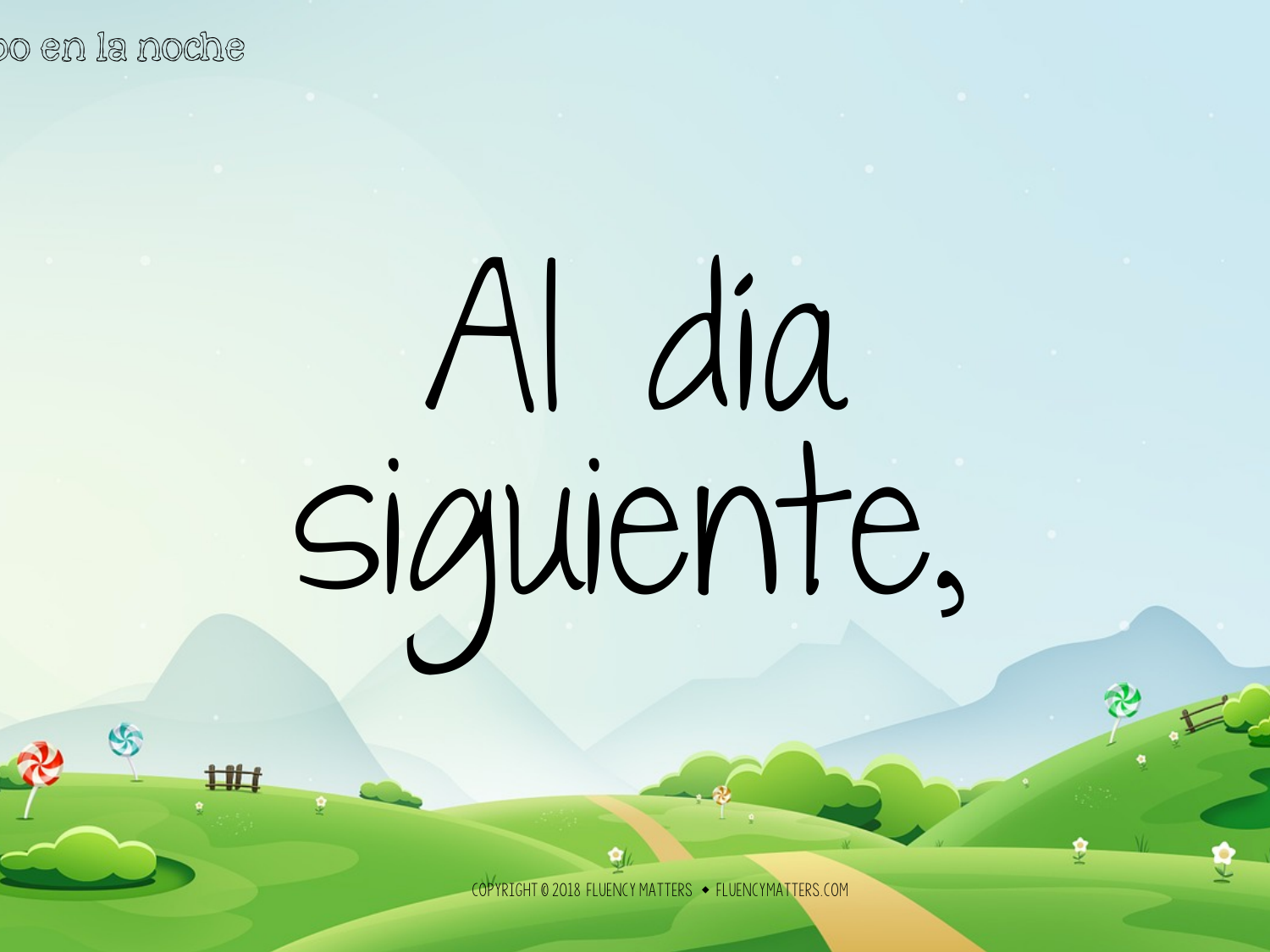山村

## En su trabajo nuevo,

 $MATTFRS \rightarrow FIUFNCYMATTFRS$  COM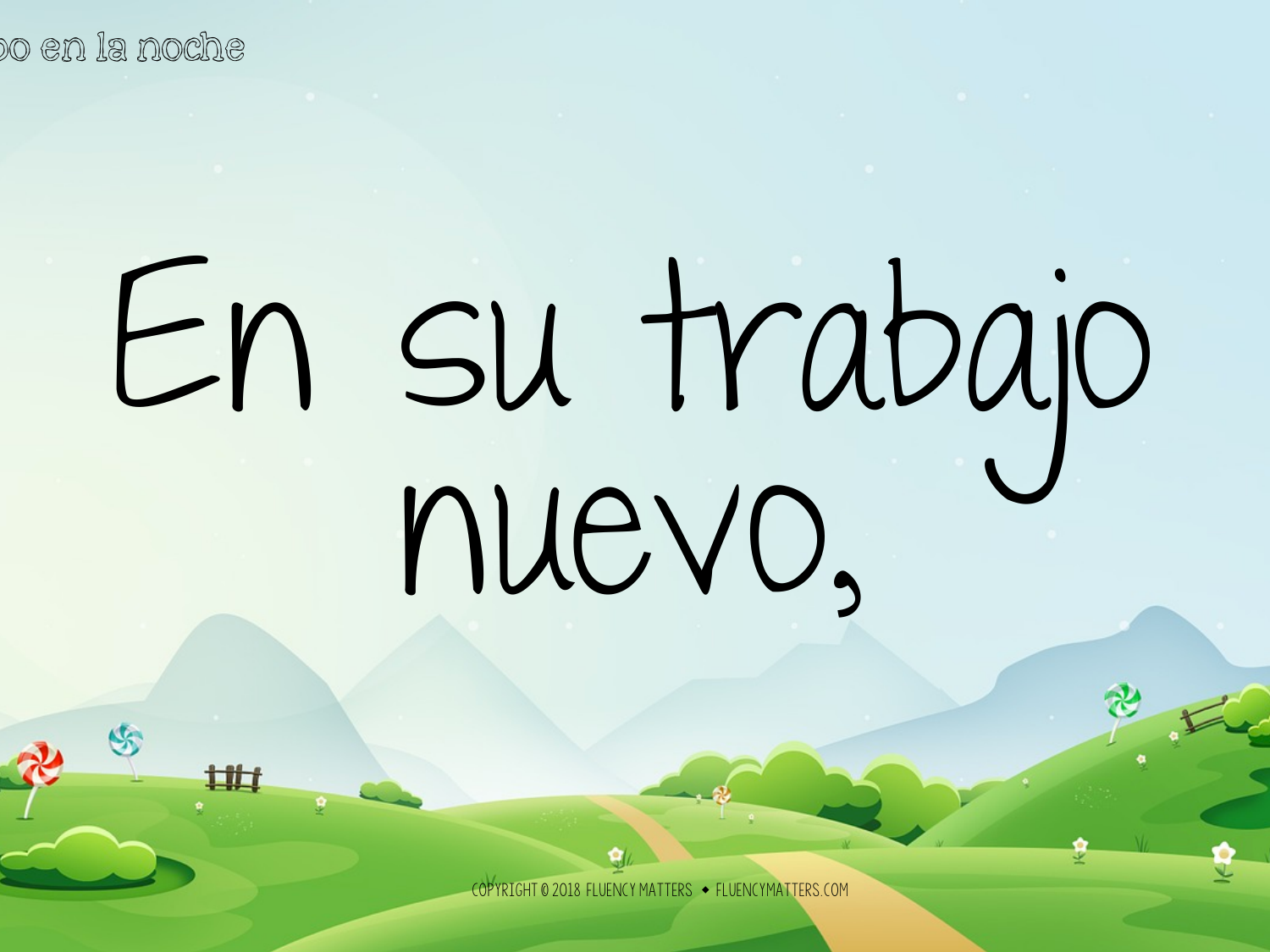## Cecilio fue a la casa de sus padres…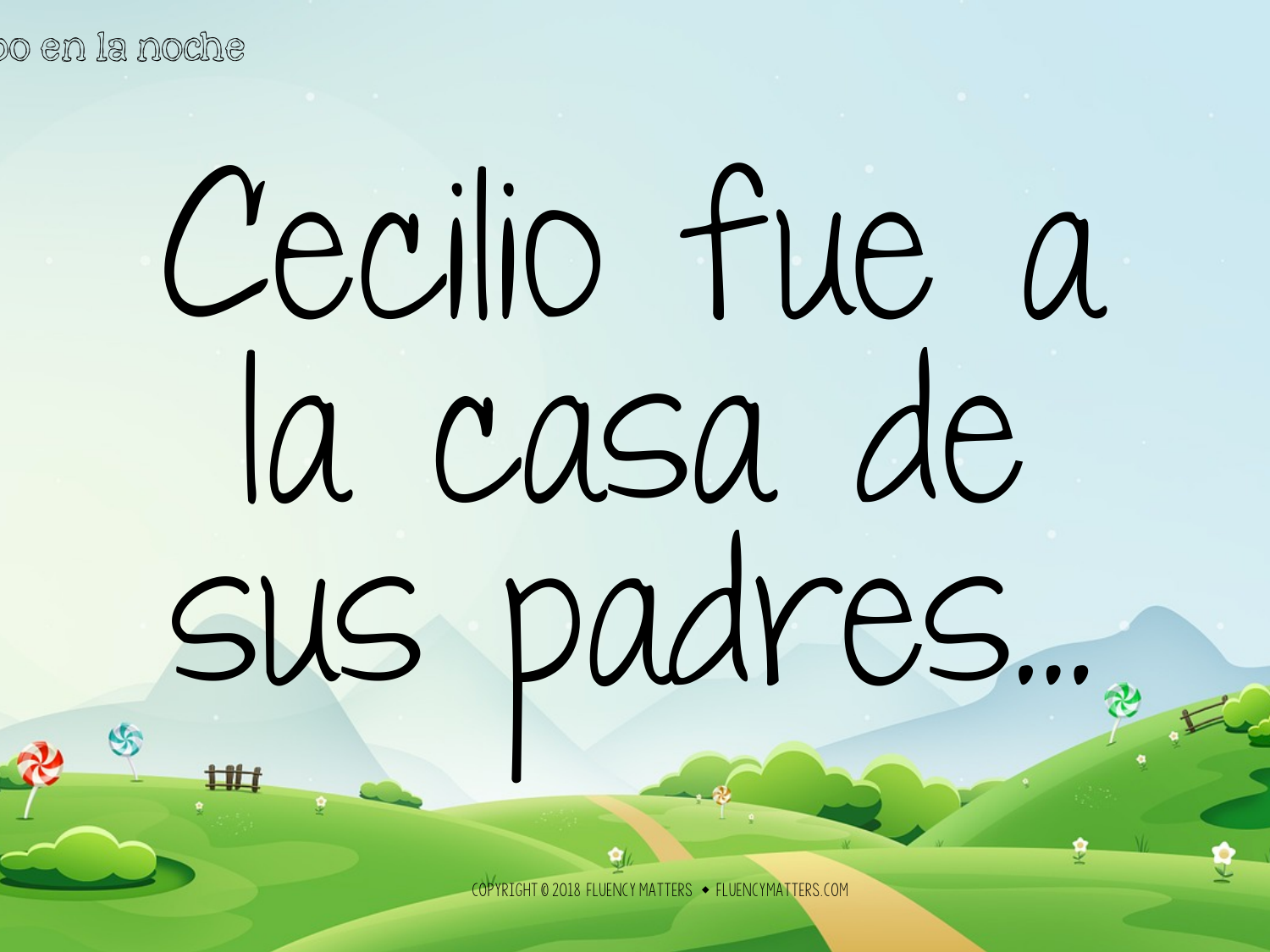## Cuando Makenna vio la ventana de la casita,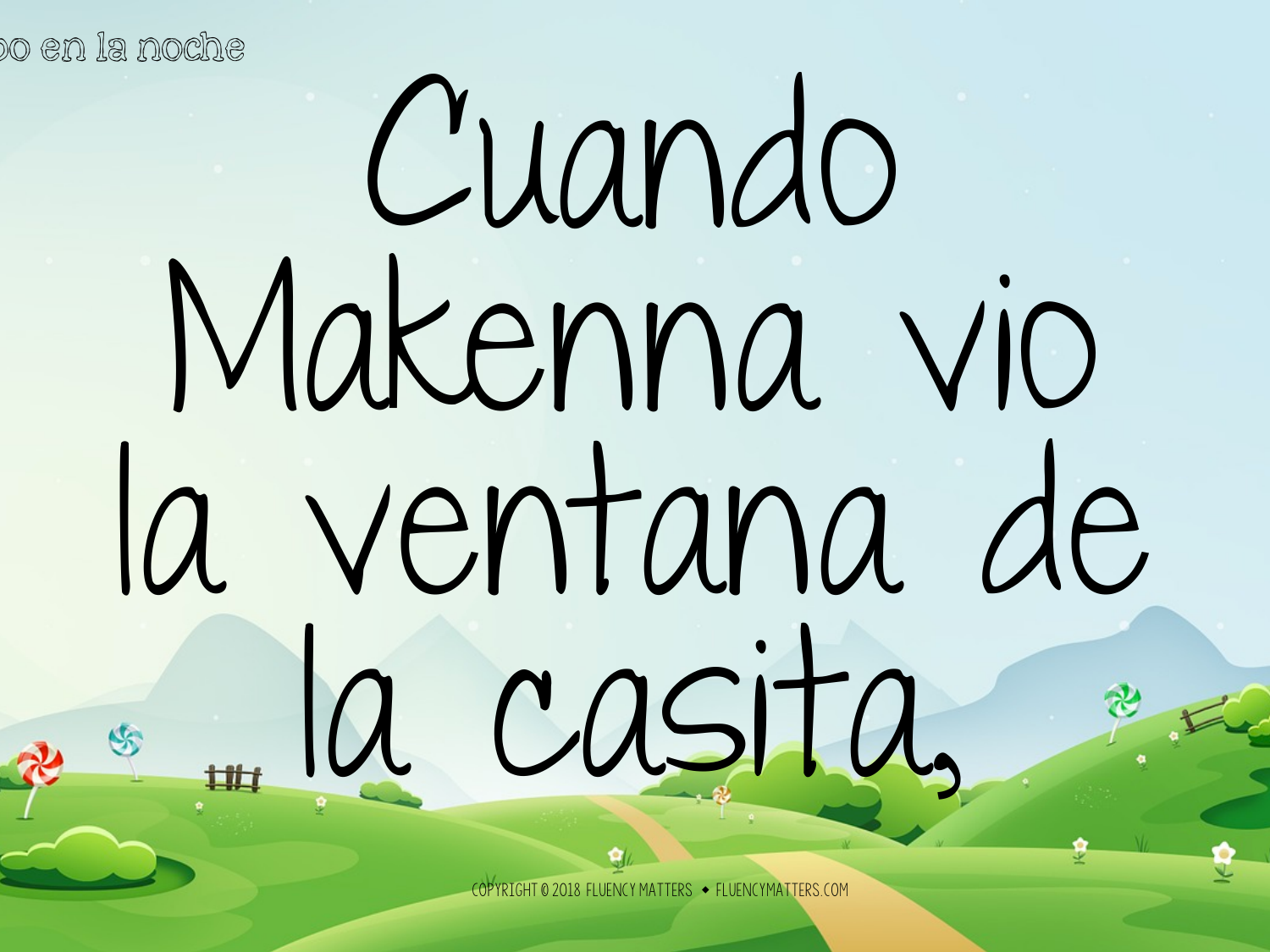### Cuando Makenna y su padre caminaban en la selva...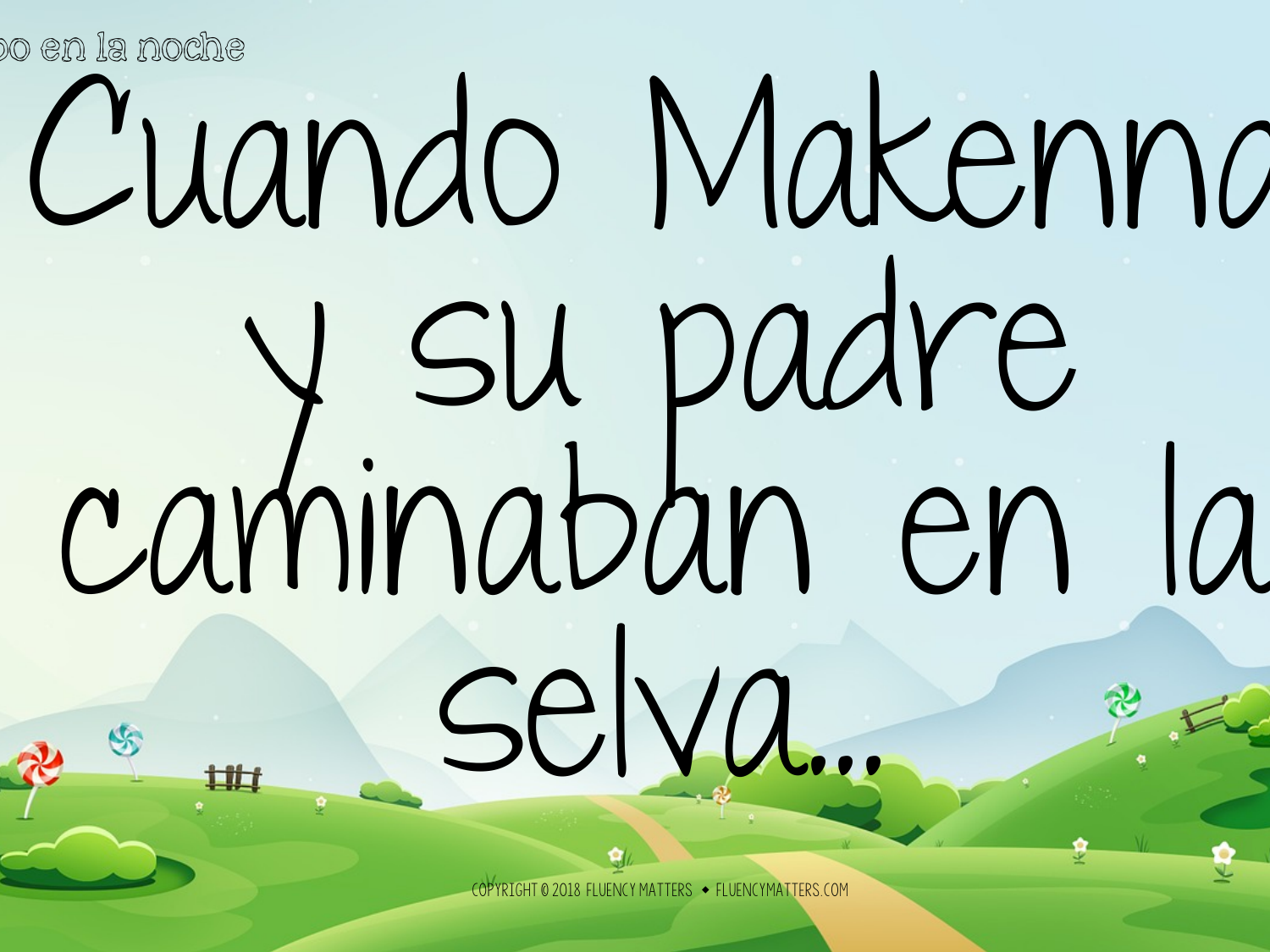## Cuando Inés y Makenna fueron a investigar...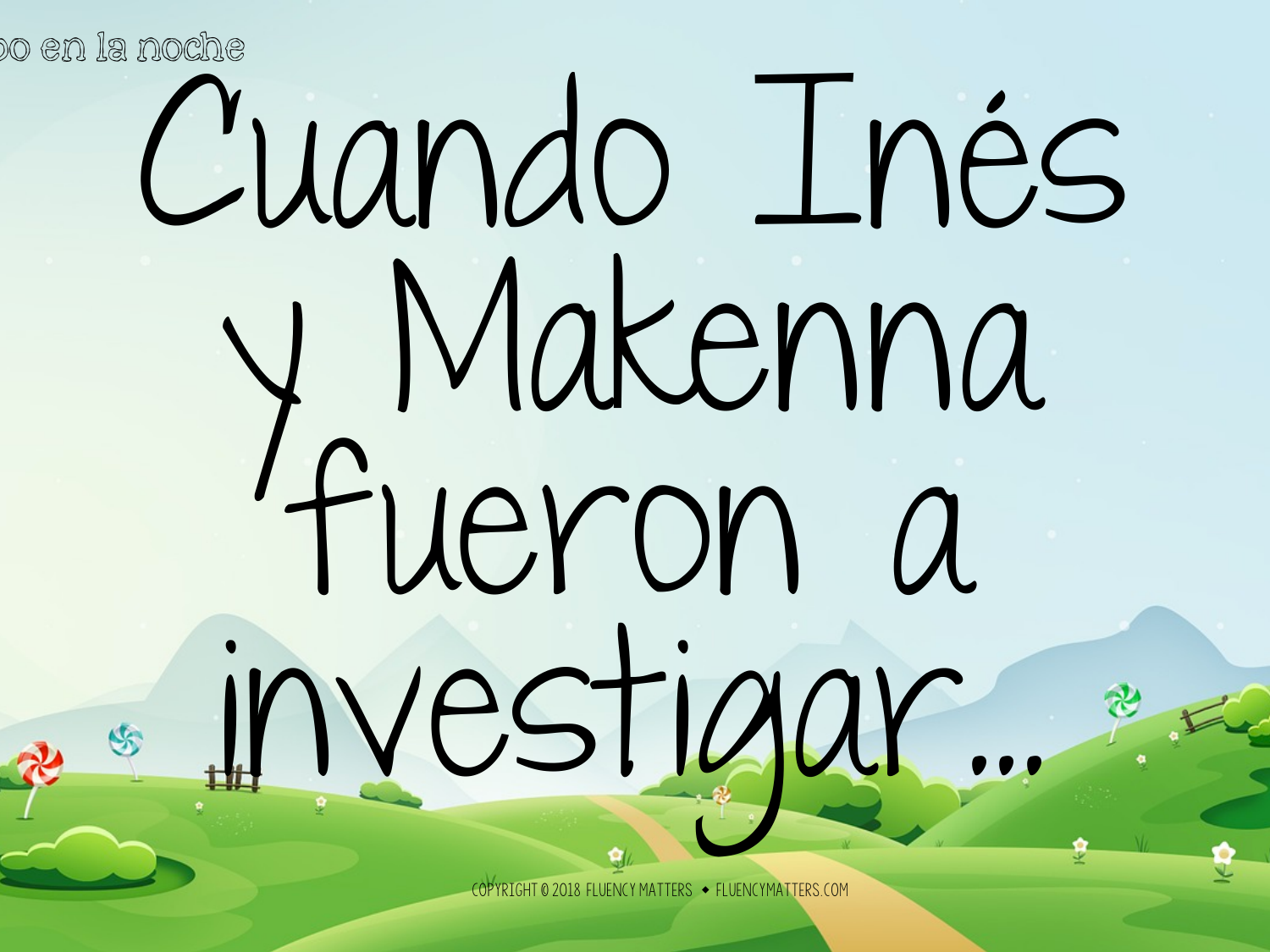### Fue muy emocionante cuando Cecilio...

 $\mathrm{J}$ CYMATTERS  $\;\blacklozenge\;$  FLUENCYMATTERS.COM